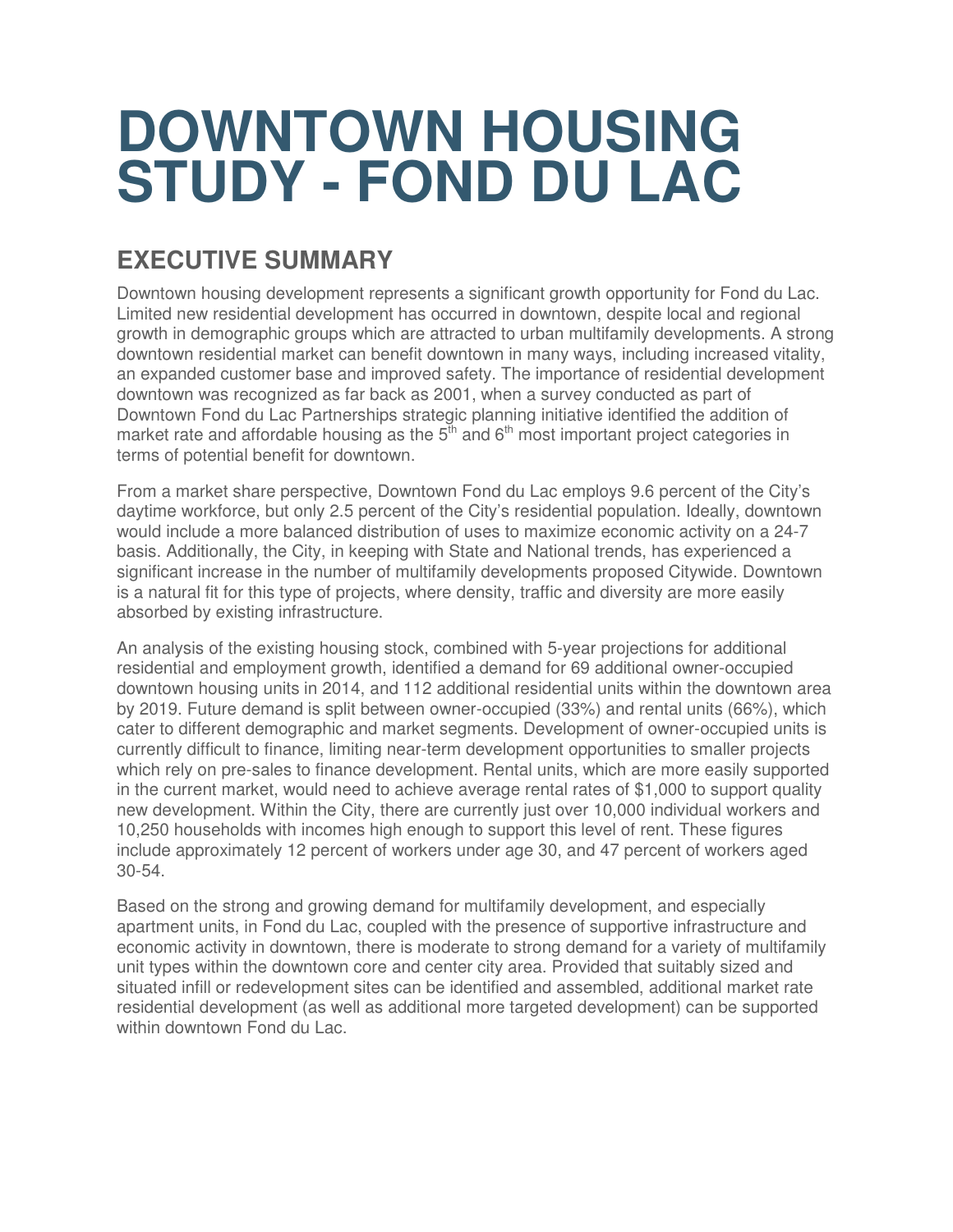# **EXISTING SUPPLY & DEMAND**

The number, type, rental rate and occupancy status for existing owner-occupied and rental units in downtown Fond du Lac were analyzed to identify areas of strength and weakness in the current residential marketplace. This analysis compared the physical and economic composition of units within the downtown core, the center city and the City of Fond du Lac to determine if unmet demand exists for units which would be appropriate for downtown development. The downtown core and center city areas were defined using Census Block Group areas. The areas included in these districts, as defined by the Census, are illustrated in the map on the following page.

#### **Existing Supply**

Fond du Lac has demonstrated consistent residential growth over the past half-decade. Since 1960, the population has increased by 11,299 residents, while 10,308 new residential units have been added, or 912 new housing units for every 1,000 new residents. For most of this period, the growth in residential units has occurred in new neighborhood and single family development at the expense of multifamily development. Only in recent years has multifamily development increased, with 42 percent of new units built since 1996 being located in buildings of more than five units. Only 7 percent of these units were added in the downtown core, although nearly half were constructed in the center city area. A significant number of these units are available exclusively to individuals qualifying for affordable units or to seniors, providing minimal options for younger households or downtown employees seeking quality housing in proximity to downtown employment options and amenities.

The unit mix in the downtown core is heavily skewed toward rental units, as indicated in the table below. Although this is common for multifamily structures as a whole, the more balanced mix of sale and rental units within the Center City indicates that there is demand for owner occupied units in proximity to downtown. A search of MLS listings in the winter of 2014 identified no individual units for sale within the core of downtown, and 23 within the Center City, for a 1 percent vacancy rate in the Center City. The average asking price of these units (all single family homes), is 57% below the citywide average, but represents only 3.7 percent of homes on the market within the City of Fond du Lac.

|      | <b>Downtown Core</b> |          |                             | <b>Center City</b>    |                   |                      | <b>City of Fond du Lac</b> |                   |                      |
|------|----------------------|----------|-----------------------------|-----------------------|-------------------|----------------------|----------------------------|-------------------|----------------------|
|      | Total<br>Units       | Percent  | % Rental/<br>Vacant % Owned | Total<br><b>Units</b> | Percent<br>Vacant | % Rental/<br>% Owned | Total<br><b>Units</b>      | Percent<br>Vacant | % Rental/<br>% Owned |
| 2000 | 444                  | 7.7%     | 82.9%<br>17.1%              | 2,905 7.2%            |                   | 55.8%<br>44.2%       | 17,519 5.0%                |                   | 38.3%<br>61.7%       |
| 2010 | 480                  | $10.6\%$ | 79.0%<br>21.0%              | 3,116                 | $9.1\%$           | 42.4%<br>57.6%       | 19.407 7.1%                |                   | 41.8%<br>58.2%       |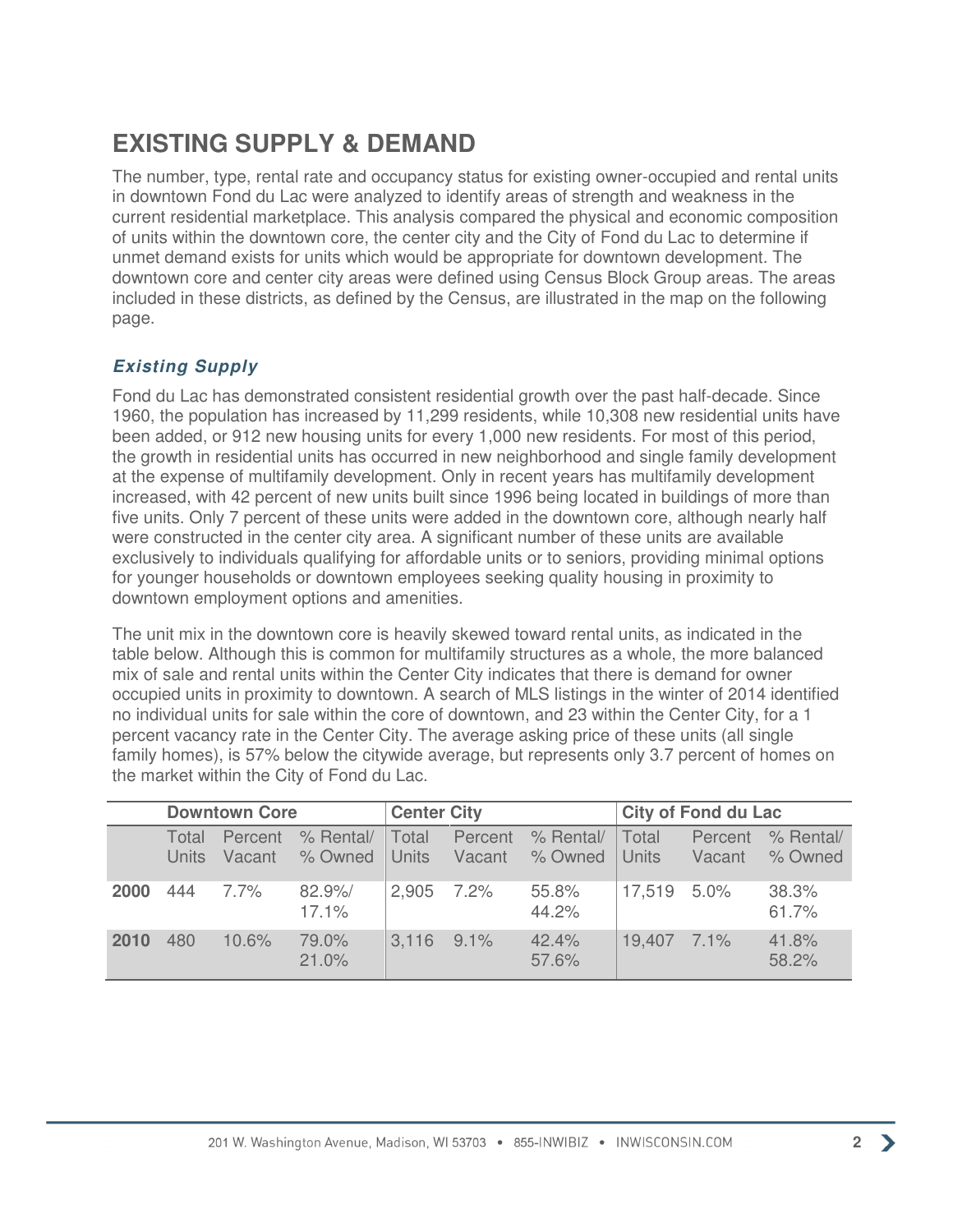#### **District Map**

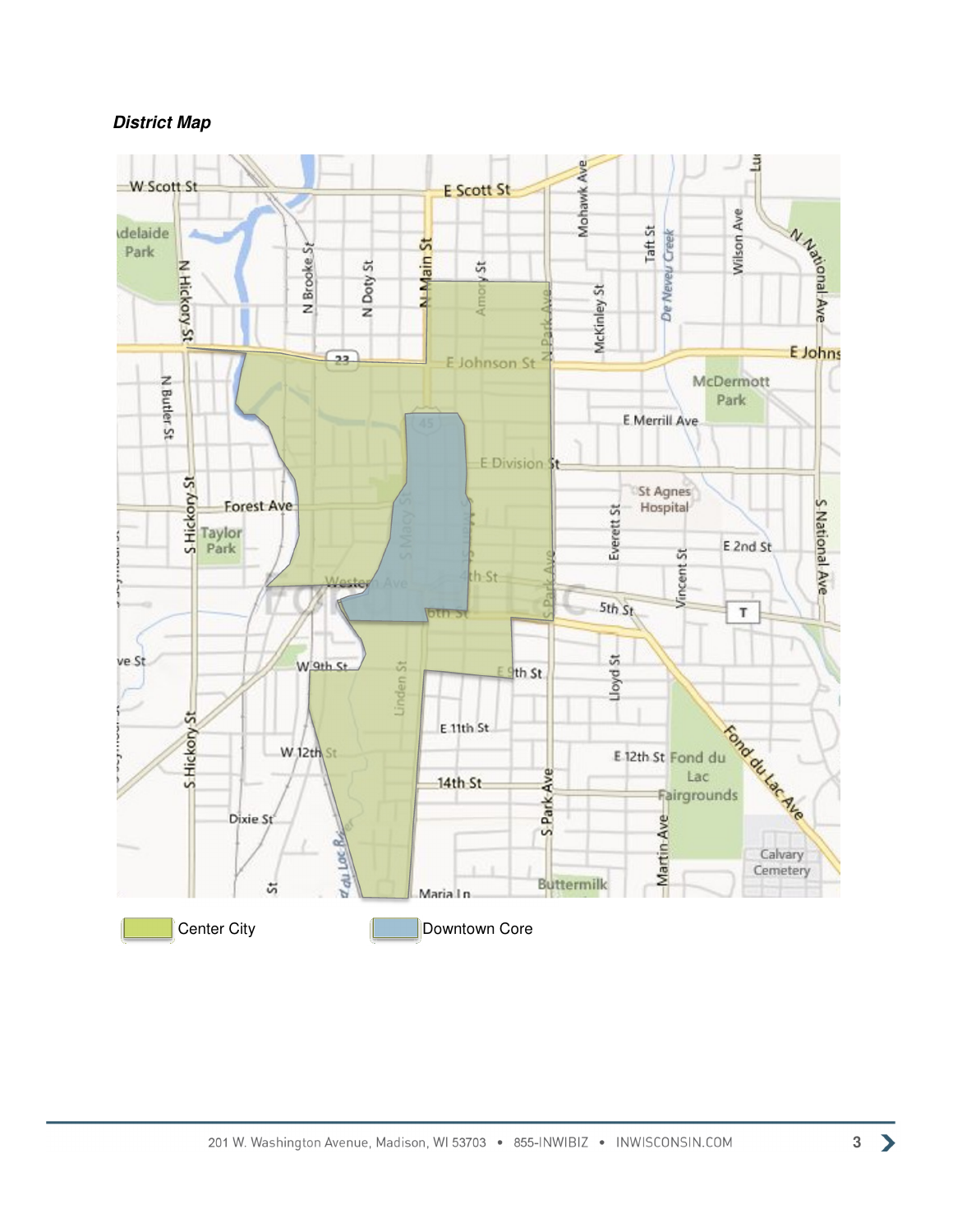#### **Occupancy Characteristics**

Residential vacancy information from the Census suggests strong demand for multifamily units in downtown, especially rentals. City-wide, apartment units are experiencing sub-10 percent vacancy rates for apartments, a level which is considered to represent market equilibrium by most developers. Although vacancies are slightly higher in the downtown and center city areas, many vacancies appear to be represented by units that have occupancy restrictions such as age or income. A survey of online and other apartment listings in winter of 2014 uncovered only 3 actively marketed rental units available in downtown, and 18 additional units in the center city area, with the vast majority of these available only to households which qualify for income or age-restricted units. Additionally, 12% of downtown and center city units categorized as vacant in the census were also classified as unavailable either for sale or for rent, potentially indicating unsafe or uninhabitable conditions.

Despite the presence of several senior apartment and assisted living facilities in and around downtown, downtown residents are overall younger than the City as a whole. More than one quarter of residents in the core of downtown are between the ages of 25 and 34, versus only 15 percent Citywide. The population of 18-24 year olds is also higher in both the downtown core and center city than in the City as a whole, as shown in the following graph.



#### **Residential Age Profile by Geography (2010)**

The balance between owner and renter-occupied units within the downtown core and the city center is significantly different than the mix within the larger community. Although a disproportionate share of rental units is common within higher density areas, cultivating a diverse demographic mix requires an appropriate mix of property types and price points downtown. Fond du Lac appears to have fewer ownership opportunities for young professional and empty nester households than would be expected. The tables on the following page indicate the unit mix within the downtown and center city, and also provide a comparison to citywide ownership patterns, illustrating areas where the existing housing mix may not be adequate to meet demand. For instance, while the vast majority of households aged 25 and under rent in all parts of the City, the home ownership percentage of downtown and center city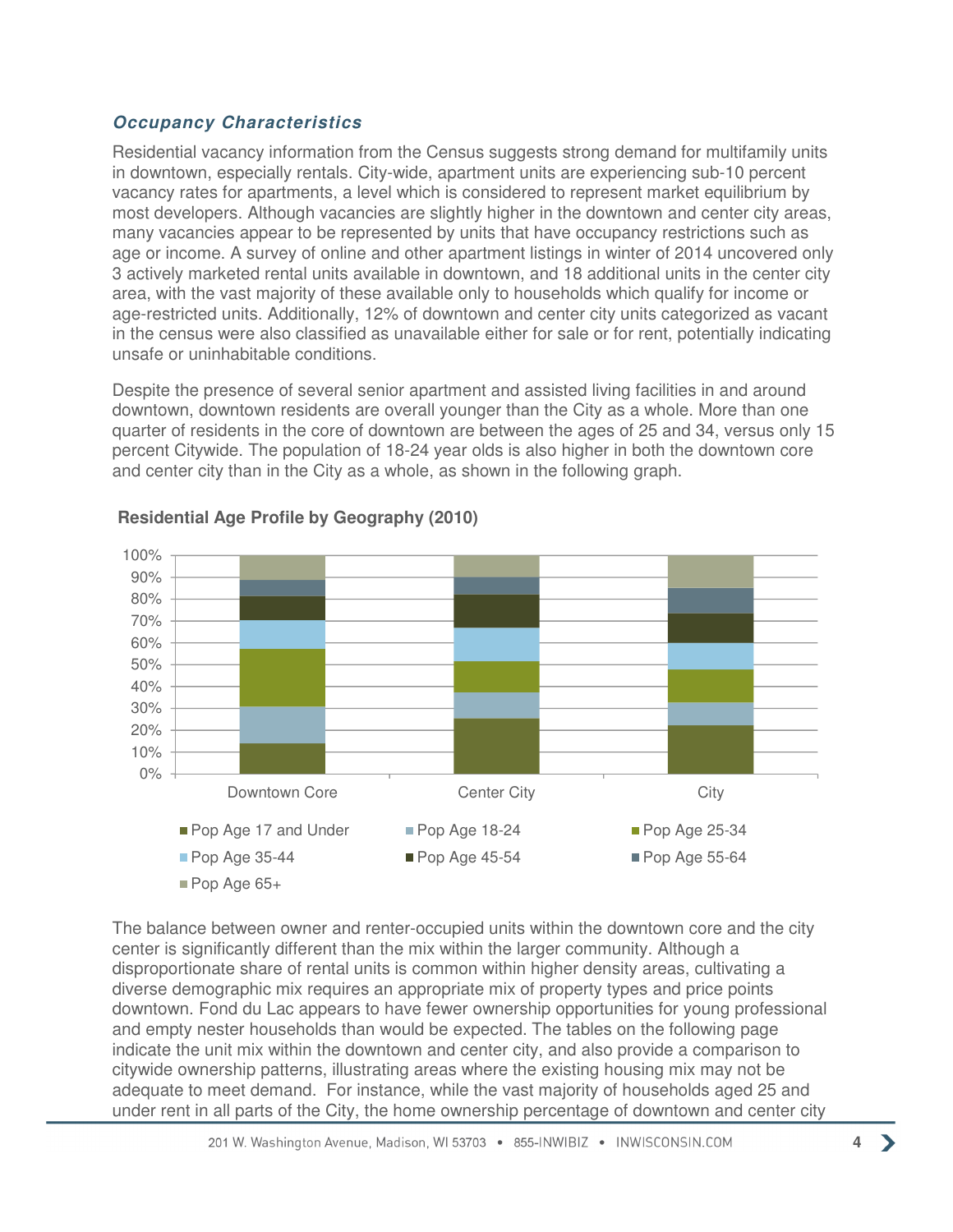households aged 25-34 is far lower than the citywide average (15% and 29% versus 52% citywide). Similarly, while 55-64 year olds tend to own their own homes in the City (70%), only 24% of downtown core residents in this demographic own their home. Although these two demographic segments are attracted by differing amenities and price points, both represent core downtown resident demographics nationwide, and may therefore represent a growth area for downtown Fond du Lac. Although household demand alone suggests a market for 114 additional owner occupied units in downtown, it is unlikely that a majority of households over aged 65 will pursue traditional ownership opportunities in downtown, if available. Therefore, the analysis reveals demand for as many as 69 additional owner-occupied units in downtown to meet the needs of singles and couples aged 25-64. These could include units in a wide variety of forms, ranging from condominium, town home and live-work or loft type units.



#### **Rental and Ownership Profile by Geography (2010)**

| Demographic<br><b>Segment</b> | <b>Citywide</b><br><b>Ownership Rate</b> | <b>Downtown</b><br><b>Ownership Rate</b> | <b>Potential Unit Shortfall</b><br>(Owner-occupied) |
|-------------------------------|------------------------------------------|------------------------------------------|-----------------------------------------------------|
| <b>Age 18-24</b>              | 7.6%                                     | 4.8%                                     | Adequate supply                                     |
| Age 25-34                     | 51.6%                                    | 14.7%                                    | 27 units                                            |
| <b>Age 35-44</b>              | 53.3%                                    | 22.9%                                    | 10 units                                            |
| Age 45-54                     | 56.2%                                    | 17.0%                                    | 15 units                                            |
| Age 55-64                     | 70.5%                                    | 24.4%                                    | 16 units                                            |
| Age $65+$                     | 67.5%                                    | 15.7%                                    | 45 units                                            |

Source: US Census 2010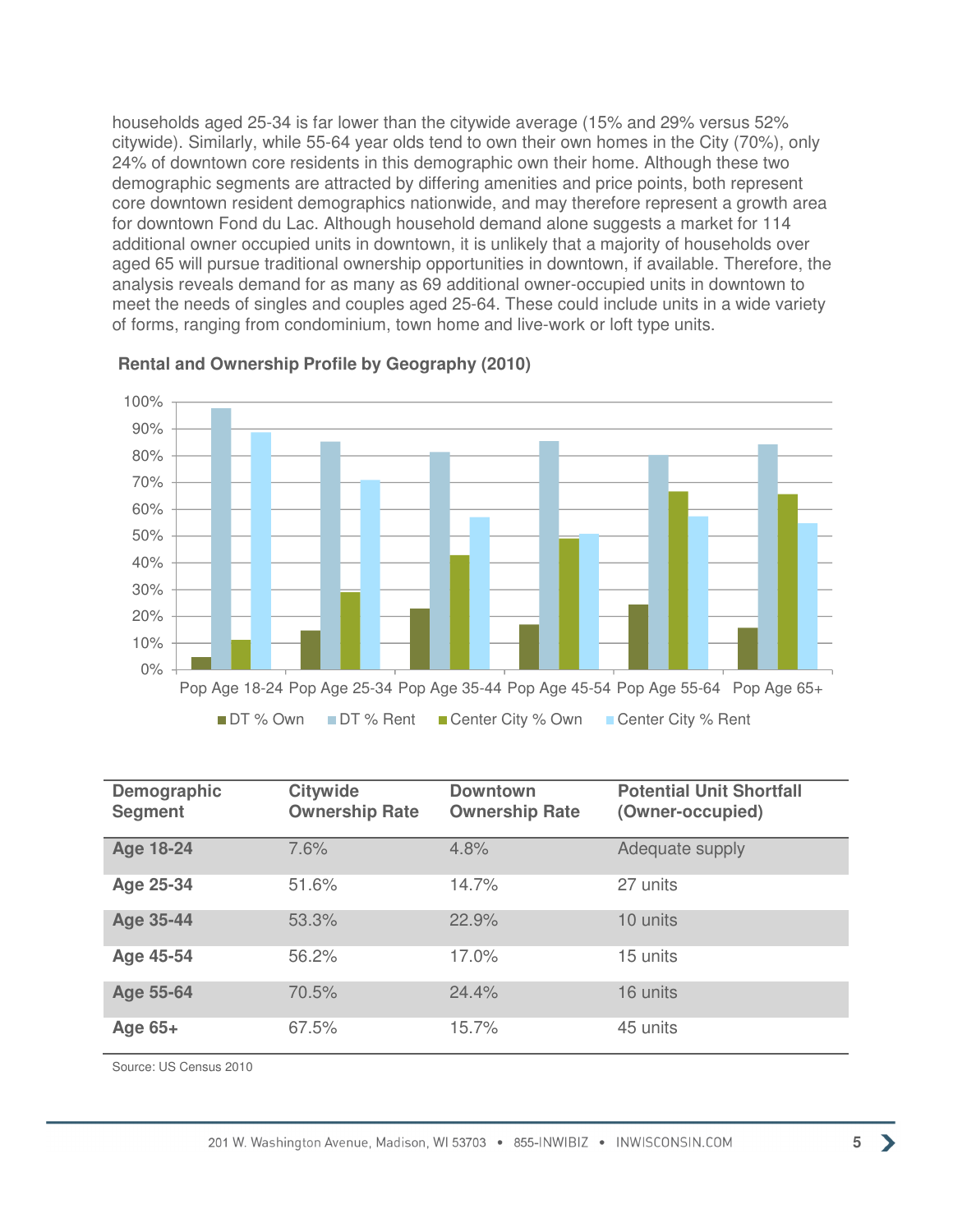## Projected Demand Growth

In addition to the potential to meet existing demand through the construction of downtown units, Fond du Lac's population is expected to increase by 4 percent over the next five years (Applied Geographics). This is in line with projections by the Wisconsin Department of Administration (DOA) which anticipate an 8% increase in households within the City through 2020. Although household formation has lagged slightly behind DOA projections for the past five years, accelerating household formation post-recession is likely to close this gap in the next few years. Household growth in Fond du Lac, as with most other communities, is expected to grow at a faster pace than overall population growth due to the increasing share of single person households. These new households represent growth at both the upper and lower end of the age spectrum, as younger individuals remain single into their 30s and older individuals live longer, with one spouse frequently outliving the other.

#### **Residential & Demographic Generators**

Moving forward, the most rapidly growing demographic segments mirror those which have demonstrated the greatest preference for multifamily housing, which can be easily accommodated in downtown. Over the next five years, the City is expected to witness the addition of 560 net new households. The fastest growing household segments will be those headed by individuals aged 30-39 (110 additional households), and those headed by individuals over age 60 (270 additional households), while other segments will shrink. Based on housing preferences by age, the combination of population growth and changing demographics will create a need for an additional 231 owner occupied units and 330 rental units within the City over the next five years.

Downtown will need to add at least 19 new owner occupied units and 20 rental units to keep pace with demand during this period. However, adjusting for shifting demographic profiles favoring younger and older household formation, it is anticipated that downtown would be an appropriate location for a larger share of new residents, creating demand for an additional 27 owner occupied units and 52 rental units by 2019.

|                                | <b>Citywide Household</b><br><b>Growth/Decline</b> | <b>Citywide Change in</b><br><b>Owner Occupied Unit</b> | <b>Citywide Change</b><br>in Rental Unit |
|--------------------------------|----------------------------------------------------|---------------------------------------------------------|------------------------------------------|
| <b>Households</b><br>age 20-29 | $-317$                                             | $-67$                                                   | $-250$                                   |
| <b>Households</b><br>age 30-39 | 350                                                | 111                                                     | 239                                      |
| <b>Households</b><br>age 40-49 | $-119$                                             | $-47$                                                   | $-72$                                    |
| <b>Households</b><br>age 50-59 | $-84$                                              | $-36$                                                   | $-47$                                    |
| <b>Households</b><br>age 60-64 | 143                                                | 62                                                      | 80                                       |
| <b>Households</b><br>age $65+$ | 587                                                | 208                                                     | 380                                      |

Source: US Census 2010, Applied Geographics 2014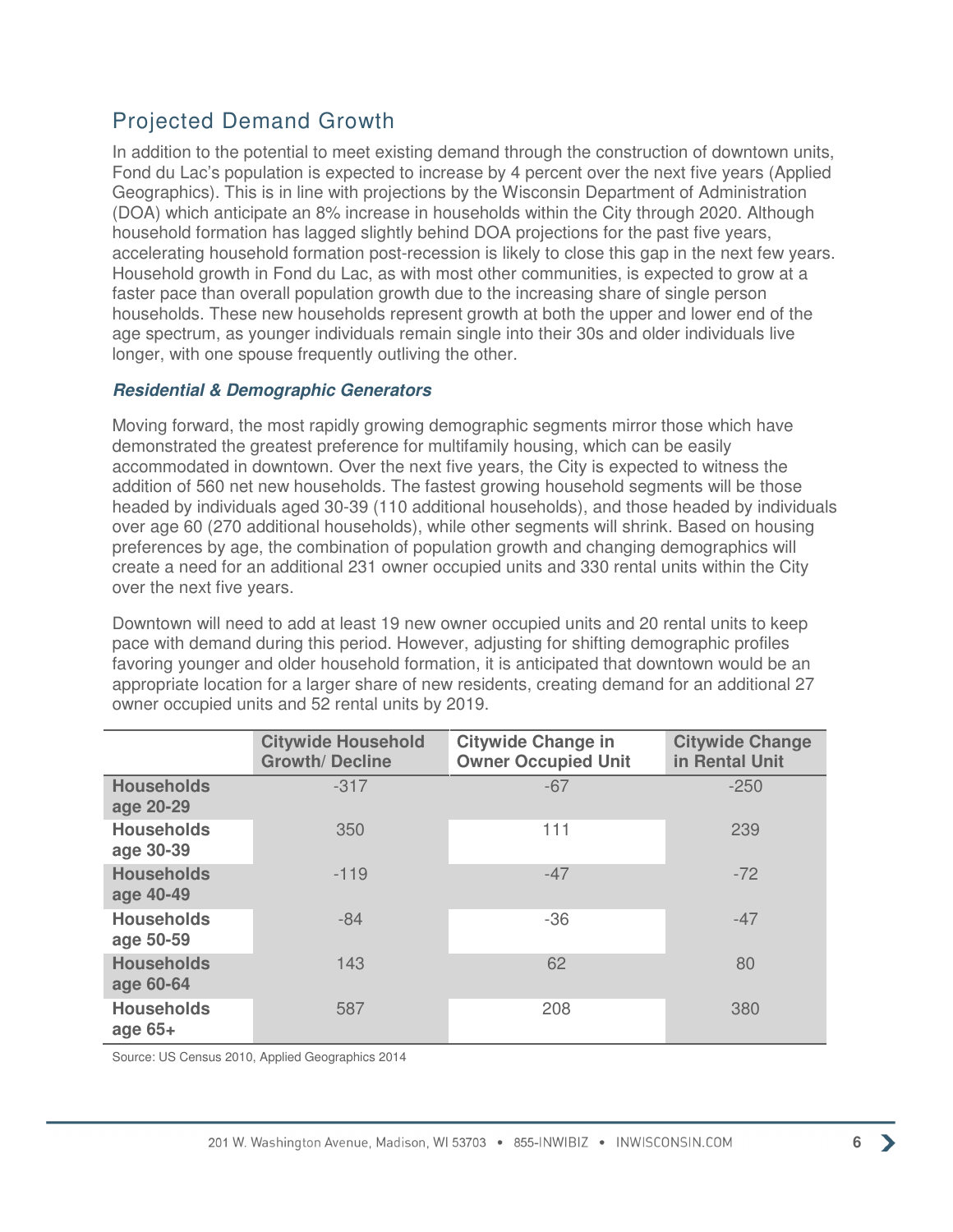#### **Employment Generators**

Currently, downtown businesses employ more than 2,600 individuals, many of whom commute in daily. For the City as a whole, 33 percent of all employees both live and work within the City. In keeping with national trends, a majority of employment growth in the County is expected to occur in professional, technical and service sectors. These industries are most commonly associated with office and commercial space tenancy, and are also more likely to locate in a downtown area. According to EMSI, the number of Fond du Lac County jobs in manufacturing, distribution, construction and other industrially oriented jobs is expected to decline by 16 percent over the next five years, while the number of jobs in professional and retail/service sectors is expected to increase by 30 percent (30% increase in each of retail/service and professional/technical fields). If downtown attracts its relative share of new companies and workers, this would mean an additional 285 downtown employees by 2020, requiring 36,000 square feet of office space and as much as 50,000 square feet of retail and service space.

This growth in downtown workforce will create additional demand for adjacent housing at multiple price points. Younger workers, older workers and service sector employees are most likely to appreciate the presence of downtown amenities, a walkable lifestyle and proximity to work. Based on current commuting patterns, as many as 112 of these new workers may be candidates for downtown and center city housing options, if suitable housing is available. Although a certain number of these households may overlap with previously predicted household growth, the strength of the downtown commercial sector should contribute to demand for at least 33 additional housing units.

## **Rental Rates and Development Pricing**

Currently the median gross rent for Fond du Lac apartments is \$665 per unit. As a whole, this represents an average annual increase of 3.1% over the past decade. However, the increase in rent is attributable to an increase in higher end options rather than increasing rates for all units. For instance, the number of units charging between \$750 and \$999 in gross rent increased by more than 450 percent, while the number of units charging more than \$1,000 increased by 142% over the decade. The number of units at the lower end of the spectrum (charging \$750 or less) actually declined by 13%, indicating that many of these units are no longer in the rental pool (having been demolished, left vacant, or transitioned to owner occupied properties).



**Number of Units by Gross Rental Rate**

Of course, the amount of rent which is affordable to potential tenants varies depending on household income. Downtown and other professional employees represent a target demographic for center city residential developments based on the ability to promote the type of